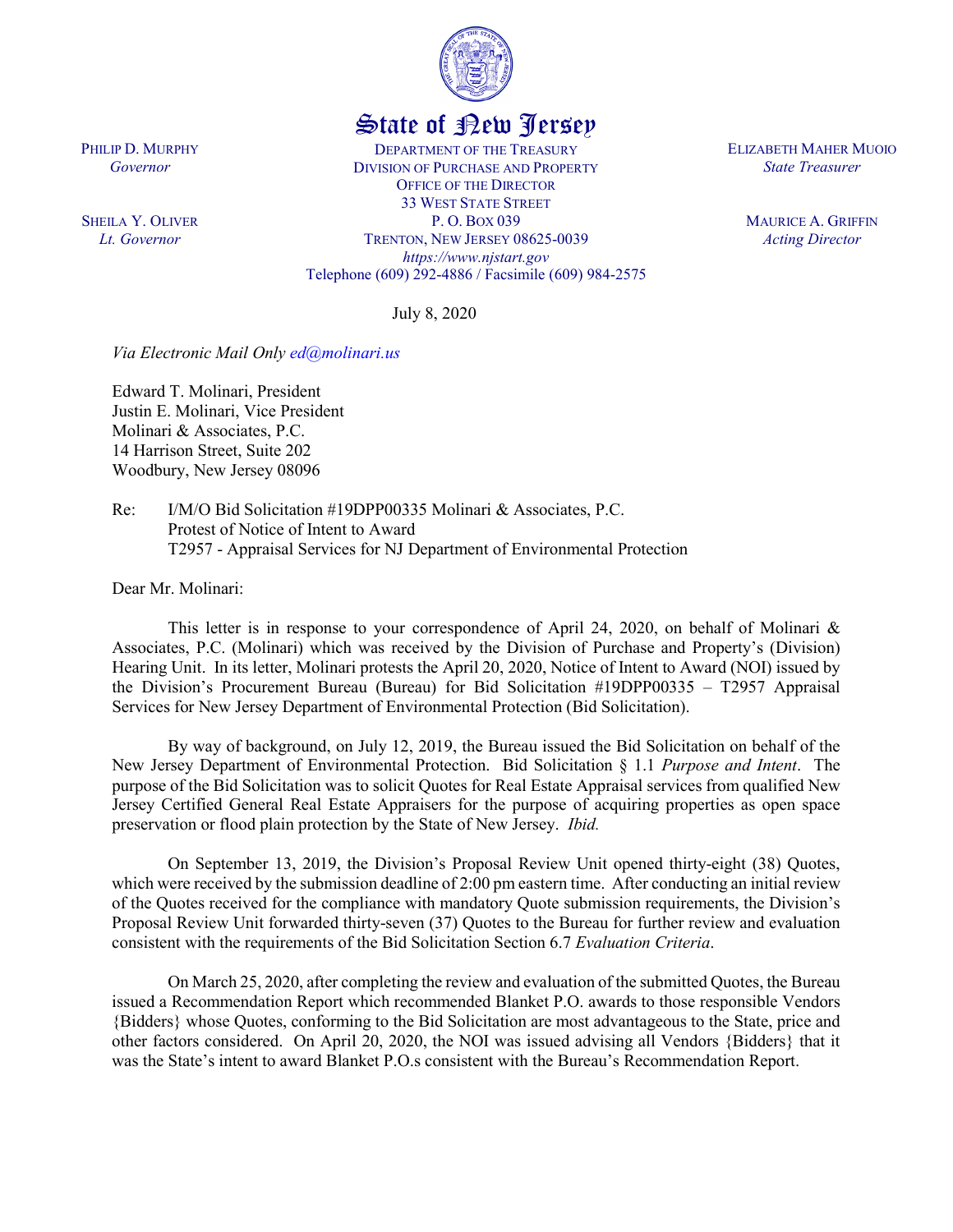With respect to the Quote submitted by Molinari, the Bureau's Recommendation Report noted the following:

## **Molinari**

The Quote submitted by Molinari was determined by the Bureau to be non-responsive to the mandatory material requirements of the Bid Solicitation, as it failed to provide the required pricing for Price Line 2 in the Northern Region, Price Line 4 in the Central Region, and Price Line 6 in the Southern Region as required by Section, 4.4.5.2, State Supplied Price Sheet Instructions. Section 4.4.5.2 states, "The Vendor {Bidder} must provide a Firm-Fixed all-inclusive hourly rate for both price lines of a Region in order to be eligible for award of that Region. The Vendor {Bidder} must be willing and able to service the entire Region that is bid. Quotes submitted for less than an entire Region will be rejected and deemed as non-responsive for the respective Region. The Vendor {Bidder} is able to submit a Quote for a single Region, or any combination of Regions."

Subsequently, the Bureau found Molinari to be non-responsive to the mandatory material requirements of the Bid Solicitation and its Quote was not further evaluated.

On April 24, 2020, Molinari sent a protest letter to the Division which in part states the following:

The reason given for exclusion of our bids (a separate bid per appraiser was submitted by myself, as Vice President, and my father, President of the firm), is that our Price Sheets were not fully filled out. We submitted an hourly price quote for "Appraisal Services" in each of the State regions but typed "n/a" in the pricing line for "Legal Services", which you have informed us is the *sole* reason our bids were found to be non-responsive.

As appraisers, we are not allowed to provide legal services, per our uniform standards. We both interpreted the term "legal services", as services to be provided by attorneys, not appraisers. Therefore, we did not submit an hour price quote for those "legal services". The term "legal services" is not referenced or defined anywhere in the Bid Solicitation instructions, not even in the "Definitions" section. We are aware that Section 3.6 (pages 21-22) refers to "Testimony and Litigation Support"; however, it does not use the term "Legal Services". We are willing, able, and qualified to provide "Testimony and Litigation Support".

Despite our issues with the reason for our Bid Solicitations being found non-responsive, we have nonetheless revised our Pricing Sheet in accordance with the Bid requirements and attached hereto. According to Section 1.4.7.2. of the Bid instructions (page 12), "if during a Quote evaluation process, an obvious pricing error made by a potential Blanket P.O. awardee is found, the Director or his/her designee shall issue written notice to the Vendor {Bidder}. The Vendor {Bidder} will have up to five (5) business days after receipt of the notice to confirm its pricing. If the Vendor {Bidder} fails to respond, its Quote shall be considered withdrawn, and no further consideration shall be given to it." Since we were notified of our bids' non-responsiveness on April 21, 2020, and received no indication of any problems prior, we hope that you will reconsider our bid for award, as we have resubmitted the attached revised Price Sheet within the required 5 business day period. Additionally, we refer you to 1.4.10 of the Bid Solicitation and N.J.A.C. 17:12-2.7(d) which specifically states that the Director has the "right to waive minor irregularities or omissions in a Quote."

[Molinari's April 24, 2020 protest letter, *emphasis in the original*.]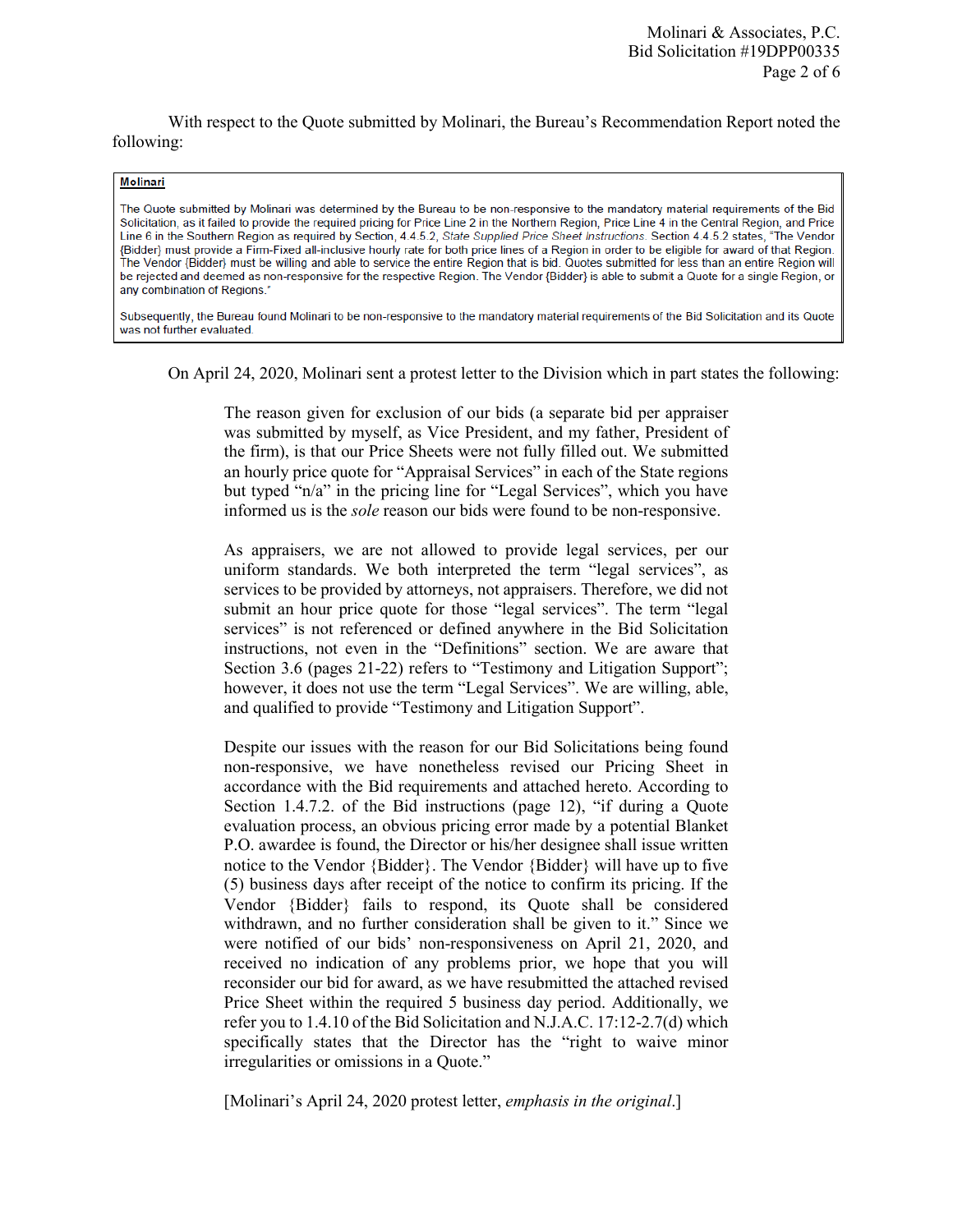In addition, with its protest letter Molinari submitted the revised Price Sheet, which included the hourly rates for Price Line 2 in the Northern Region, Price Line 4 in the Central Region, and Price Line 6 in the Southern Region completed.

In consideration of Molinari's protest, I have reviewed the record of this procurement, including the Bid Solicitation, Molinari's Quote and protest, the relevant statutes, regulations, and case law. This review of the record has provided me with the information necessary to determine the facts of this matter and to render an informed Final Agency Decision on the merits of the protest. I set forth herein the Division's Final Agency Decision.

The Division's administrative regulations that govern the advertised procurement process establish certain requirements that must be met in order for a Quote to be accepted. Those regulations provide in relevant part that:

- (a) In order to be eligible for consideration for award of contract, the bidder's proposal  $\frac{\text{shall}}{\text{1}}$  $\frac{\text{shall}}{\text{1}}$  $\frac{\text{shall}}{\text{1}}$  conform to the following requirements or be subject to designation as a non-responsive proposal for noncompliance:
	- . . .

l

6. Include all RFP-required pricing information.

[*N.J.A.C.* 17:12-2.2(a), emphasis added.]

Among those attachments required to be submitted with the Quote is the State-Supplied Price Sheet discussed in Bid Solicitation Section 4.4.5 *State-Supplied Price Sheet*.

To assist Vendors {Bidders} in completing the State-Supplied Price Sheet, the Bid Solicitation advised in part:

> The Vendor {Bidder} must submit its pricing using the State-Supplied Price Sheet accompanying this Bid Solicitation and located on the "Attachments" Tab.

> The Vendor {Bidder} must provide a Firm-Fixed all-inclusive hourly rate for both price lines of a Region in order to be eligible for award of that Region. The Vendor {Bidder} must be willing and able to service the entire Region that is bid. Quotes submitted for less than an entire Region will be rejected and deemed as non-responsive for the respective Region. The Vendor {Bidder} is able to submit a Quote for a single Region, or any combination of Regions.

> In the event that a Vendor {Bidder} using *NJSTART* to submit a Quote uploads a State-Supplied Price Sheet and completes the "Items" Tab in *NJSTART* (instead of entering a Unit Cost of \$1.00 as instructed), the State-Supplied Price Sheet will govern.

> [Bid Solicitation § 4.4.5.2 *State-Supplied Price Sheet Instructions,* emphasis added.]

<span id="page-2-0"></span><sup>1</sup> "Shall – Denotes that which is a mandatory requirement." Bid Solicitation § 2.2 *General Definitions*.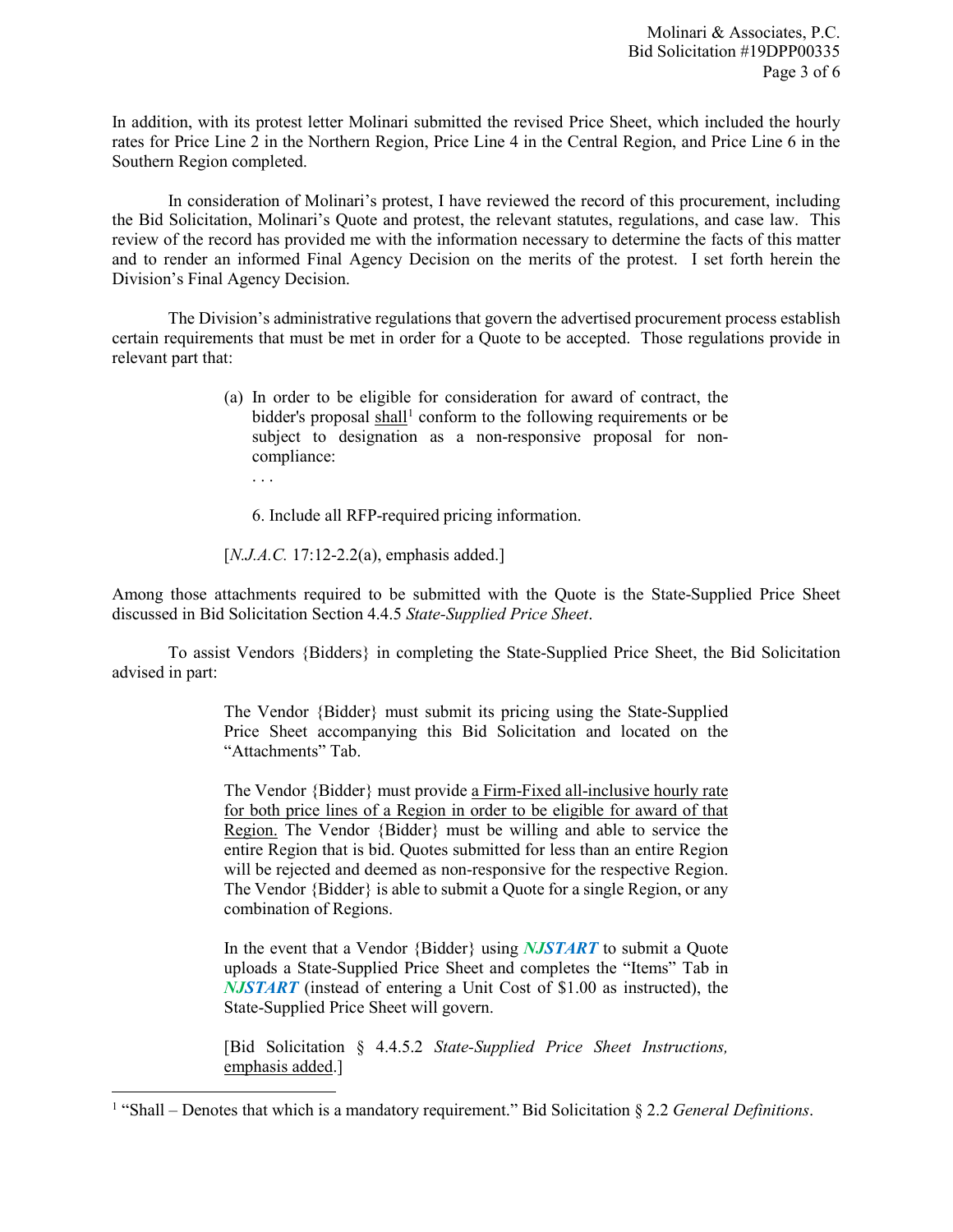Molinari & Associates, P.C. Bid Solicitation #19DPP00335 Page 4 of 6

The review of Molinari's submitted Quote reveals that the submitted Price Sheet did not include pricing for Price Lines 2, 4 and 6 which was required. As indicated above, Bid Solicitation § 4.4.5.2 *State-Supplied Price Sheet Instructions* required that the Vendor {Bidder} submit "a Firm-Fixed all-inclusive hourly rate for both price lines of a Region in order to be eligible for award of that Region." Emphasis added. Because Molinari did not provide a Firm-Fixed all-inclusive hourly rate for both price lines of each Region as required, the Bureau deemed Molinari's Quote as non-responsive. Recommendation Report, pg. 5.

In its protest letter Molinari states that it did not submit a Firm Fixed Unit Price for Price Lines 2, 4 and 6 "Legal Services Hourly Rate", because

> [a]s appraisers, we are not allowed to provide legal services, per our uniform standards. We both interpreted the term "legal services", as services to be provided by attorneys, not appraisers. Therefore, we did not submit an hour price quote for those "legal services". The term "legal services" is not referenced or defined anywhere in the Bid Solicitation instructions, not even in the "Definitions" section. We are aware that Section 3.6 (pages 21-22) refers to "Testimony and Litigation Support"; however, it does not use the term "Legal Services". We are willing, able, and qualified to provide "Testimony and Litigation Support".

[Molinari's April 24, 2020 protest letter.]

A review of the subject Bid Solicitation reveals that "Testimony and Litigation Support" is described as follows:

> The Vendor {Contractor} shall ensure that its personnel are available to answer questions from the Using Agency and to testify at depositions and/or administrative hearings regarding other Appraisal services work. The Using Agency shall notify the Vendor {Contractor} via email of all requests to schedule consultation, preparation, testimony and litigation support and the Vendor {Contractor} must confirm via e-mail, within 48 hours, that its personnel are available to appear. In such instance, the Vendor {Contractor} awarded the all-inclusive hourly rate shall be paid with no more than three (3) hours billed by the Vendor {Contractor} for preparation relating to scheduled testimony before a deposition or administrative hearing unless otherwise approved by the Using Agency.

> The Vendor's {Contractor's} personnel shall be required to cooperate with the Attorney General's office in responding to discovery requests and preparing for testimony. In preparation for the depositions, the Vendor {Contractor} may charge up to three (3) hours. If preparation is beyond three (3) hours, this time must be justified by Vendor {Contractor}, and approved in advance by the respective Using Agency.

> If the Vendor {Contractor} is not advised prior to the day of the deposition or administrative hearing at which Vendor {Contractor} personnel has been scheduled to appear that the event has been cancelled, and the Vendor {Contractor} personnel travels to such event, or the Vendor {Contractor} personnel travels to a deposition or administrative hearing at which the Vendor{Contractor} personnel has been scheduled to appear but where testimony is not required, the Vendor {Contractor} may bill the Using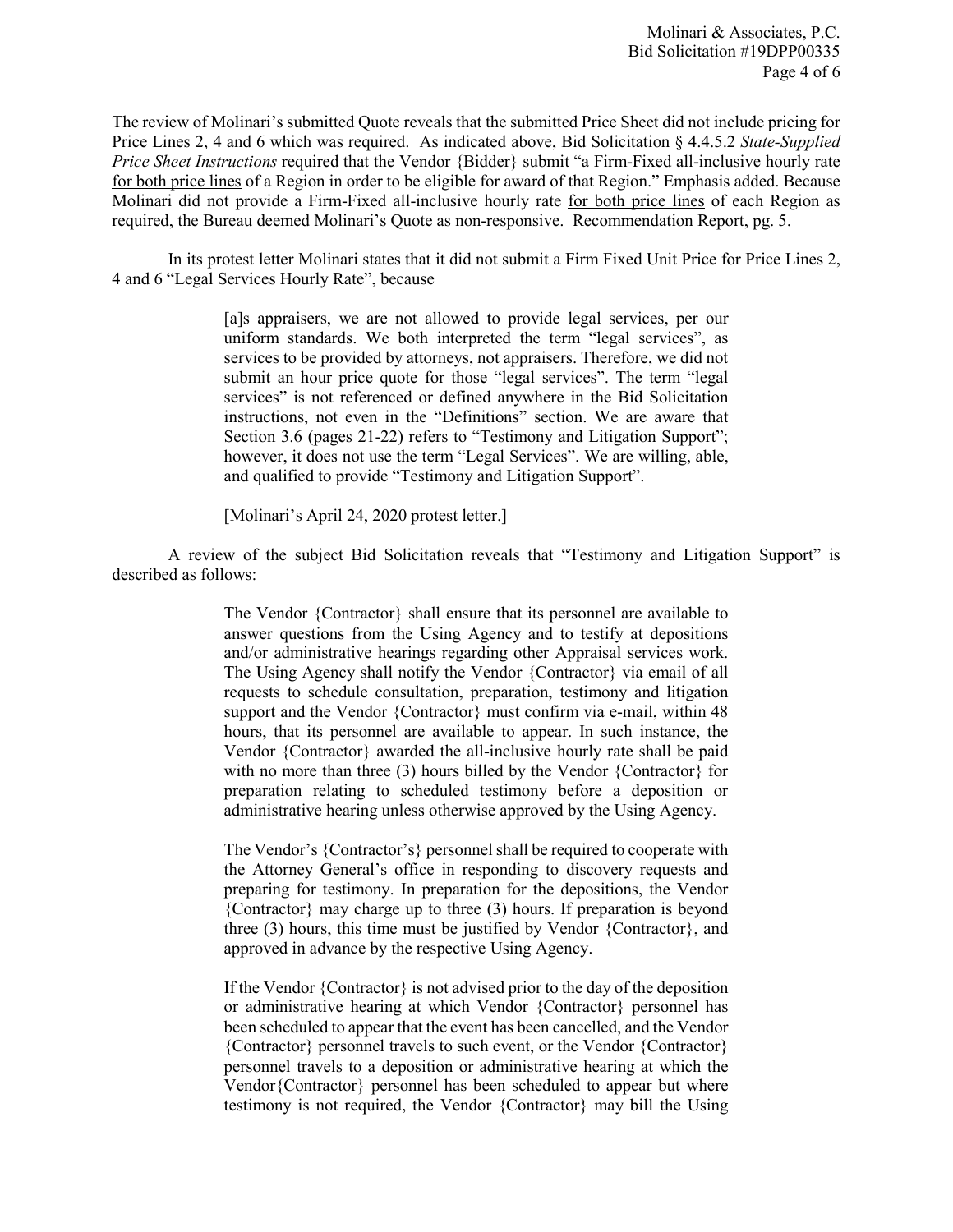Agency the awarded all-inclusive hourly rate for only the first hour of the Vendor {Contractor} personnel's testimony. There are no pre-payments for testimony or depositions.

[Bid Solicitation Section 3.6 *Testimony and Litigation Support*.]

However, there is no similar description or definition for the term "Legal Services". In fact, the only places the term "Legal Services" is used is on the State-Supplied Price Sheet and in Bid Solicitation Section 6.7.1 *Vendor's {Bidder's} State-Supplied Price Sheet* which stated:

> For evaluation purposes, Vendors {Bidders} will be ranked from lowest to highest according to the hourly rate supplied on the Appraisal Services line in each Region on the State-Supplied Price Sheet accompanying this Bid Solicitation. Although the Legal Services hourly rate will not be part of the ranking, it will be evaluated for reasonableness.

While the Bureau may have intended that the terms "Testimony and Litigation Support" and "Legal Services" be used interchangeably, the terms were not defined as such. The Bureau's failure to define "Legal Services" in the Bid Solicitation and/or State-Supplied Price Sheet, and in an absence of any explanation in the Bid Solicitation documents that "Legal Services" and "Testimony and Litigation Support" are the same for the purposes of this Bid Solicitation, created an ambiguity in the procurement. This ambiguity lead to confusion among the Vendors {Bidders} and resulted in eleven (11) out of thirty eight (38) Vendors {Bidders} being found non-responsive to the mandatory material requirements of the Bid Solicitation, because they failed to provide required pricing for "Legal Services Hourly Rate". See Recommendation Report, pgs. 3-6.

The New Jersey Courts have long recognized that the purpose of the public bidding process is to "secure for the public the benefits of unfettered competition." *Meadowbrook Carting Co. v. Borough of Island Heights*, 138 *N.J.* 307, 313 (1994). To that end, the "public bidding statutes exist for the benefit of the taxpayers, not bidders, and should be construed with sole reference to the public good." *Borough of Princeton v. Board of Chosen Freeholders*, 169 *N.J.* 135, 159-60 (1997). The objective of New Jersey's statutory procurement scheme is "to guard against favoritism, improvidence, extravagance and corruption; their aim is to secure for the public the benefits of unfettered competition." *Barrick v. State of New Jersey*, 218 *N.J.* 247, 258. (2014); *citing*, Keyes Martin & Co. v. Dir. of Div. of Purchase and Prop., 99 *N.J.* 244, 256 (1985). Consistent with this purpose, the New Jersey procurement law provides that "any or all bids may be rejected when the State Treasurer or the Director of the Division of Purchase and Property determines that it is in the public interest so to do." *Ibid.* Here, after reviewing this record of this procurement, because of the ambiguity between the Bid Solicitation and the State supplied price sheet I have determined that it is in the public's interest to reject all Quotes submitted and cancel the subject Bid Solicitation.

In the light of the findings set forth above, I remand this matter back to the Bureau with direction to rescind the Notice of Intent to Award, to cancel this Bid Solicitation and to re-procure the services sought if desired by the using agency.<sup>[2](#page-4-0)</sup> This is my final agency decision on this matter.

l

<span id="page-4-0"></span><sup>&</sup>lt;sup>2</sup> Although, I need not address Bettina's second protest point in light of the finding of this decision, in regards to Molinari's submission of a revised Price Sheet that reflects a Firm Fixed Unit Price for Price Lines 2, 4 and 6 "Legal Services Hourly Rate", allowing Molinari to revise its pricing information after the Quote submission deadline would result in an impermissible supplementation of Molinari's Quote, which the Division cannot allow as doing so would be contrary to the Court's holding in *In re Protest of Award*